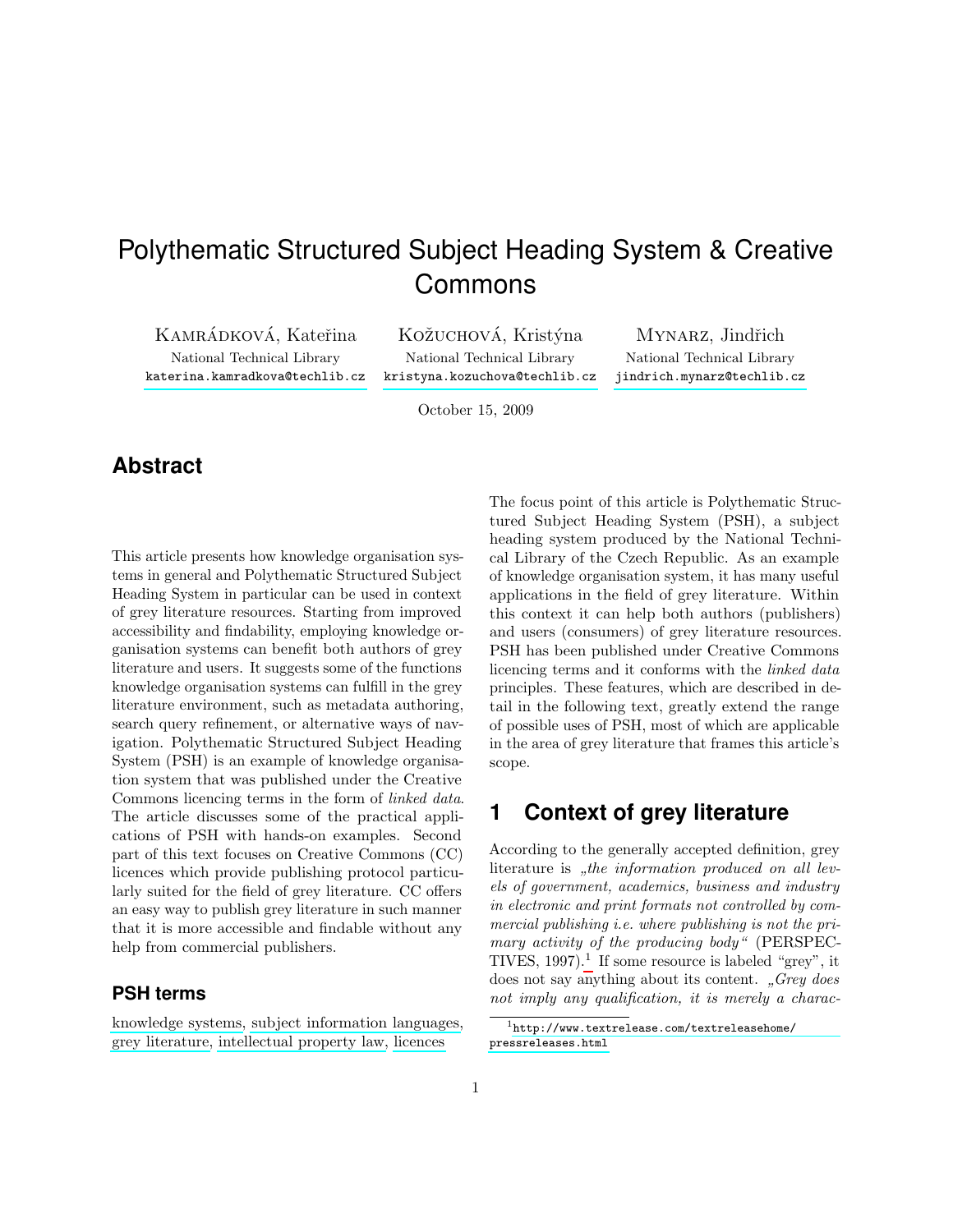terisation of the distribution mode" (MACKENZIE OWEN, 1998). It is common though that the content of grey literature has some distinctive characteristics. It is by far the most immediate channel for new information stemming from the research, government or educational institutions. Also, it tends to be less permanent because it escapes the established means to preserve information (e.g. libraries).

Grey literature is an important source of information and it constitutes an alternative to the conventional white literature. It includes all types of literature that are not available through the traditional publishing channels. Especially the Internet has enabled dissemination of these publications that have not been formally published to a much wider audience.

As the definition of grey literature stands, it lacks "commercial control". Often it turns out that this feature also implies a lack of "bibliographic control". Frequently it is up to the creators of grey literature themselves to provide bibliographic information for their publication so that it can be indexed and found. "And because there are no commercial issues at stake, improved referencing will always be dependent on the initiatives and willingness of producer or distributor organisations and a few committed profes $sionals$ " (SCHOPFEL, 2006). From this issue arises the challenge of the quality of indexing and subject access. "Self-posting is perhaps the most used method to disseminate information but it is not effective because of a lack of adequate indexing" (DE BLAAIJ, 2005). Even the content of grey literature may  $\mu$ represent topics that are too new or different to easily provide subject access for " (CHILDRESS, 2003).

# **2 Role of knowledge organisation systems**

Institutional repositories or digital libraries where grey literature is often kept can alleviate specific issues of grey literature by the use of a knowledge organisation system (KOS), such as controlled vocabulary, thesaurus or subject classification. Employing knowledge organisation system has many advantages both for authors (publishers) and users. They act as metadata standards which ensure consistency of subject indexing that is often lacking in subject organisation based on free keywords. Knowledge organisation system "attempts to increase consistency<br>and immunes access to disital sellections and not name and improve access to digital collections and web navigation systems via vocabulary control" (TUDHOPE, 2006). The general purpose of vocabulary control is to reduce the ambiguity of natural, uncontrolled language.

Functions addressing this purpose are grouped under the term terminology services. These include mbiguation services, offering browsing access, offerresolving search terms to controlled vocabulary, dising mapping between vocabularies, query expansion, query reformulation, combined search and browsing" (TUDHOPE, 2006). The reduction of vagueness of natural language can be achieved by knowledge organisation system that defines the scope of a term, provides a set of synonyms or restricts the scope of a term (TUDHOPE, 2006). Free keywords are not present with these characteristics and thus searching with them might not yield relevant results. As Tudhope puts it, "when searching free text<br>with an expected terms similar differences are with uncontrolled terms, significant differences can stem from trivial variations in search statements and from differing conceptualisations of an information need" (TUDHOPE, 2006). Using controlled vocabulary provides a way to eliminate these variations by adhering to the terms representing precisely defined concepts which increases both precision and recall of the search query. KOS performs as a common ground which "*provides potential pathways (for hu-*<br>we want the same that a same that we have a discovered in man and machine) that connect a searcher and indexer's choice of terminology" (TUDHOPE, 2006).

Metadata drawn from KOS can increase findability of grey resources because they can be crawled and indexed by harversters or semantic search engines  $(e.g., Sindice<sup>2</sup>).$  $(e.g., Sindice<sup>2</sup>).$  $(e.g., Sindice<sup>2</sup>).$ 

Grey literature is often characterised by its limited availability. Also, the question of preservation is frequently left unresolved. These issues can be alleviated by the use of metadata, which can  $\mu$  *provide* information required for permanent access to the dig-

<span id="page-1-0"></span> $^{2}$ <http://sindice.com/>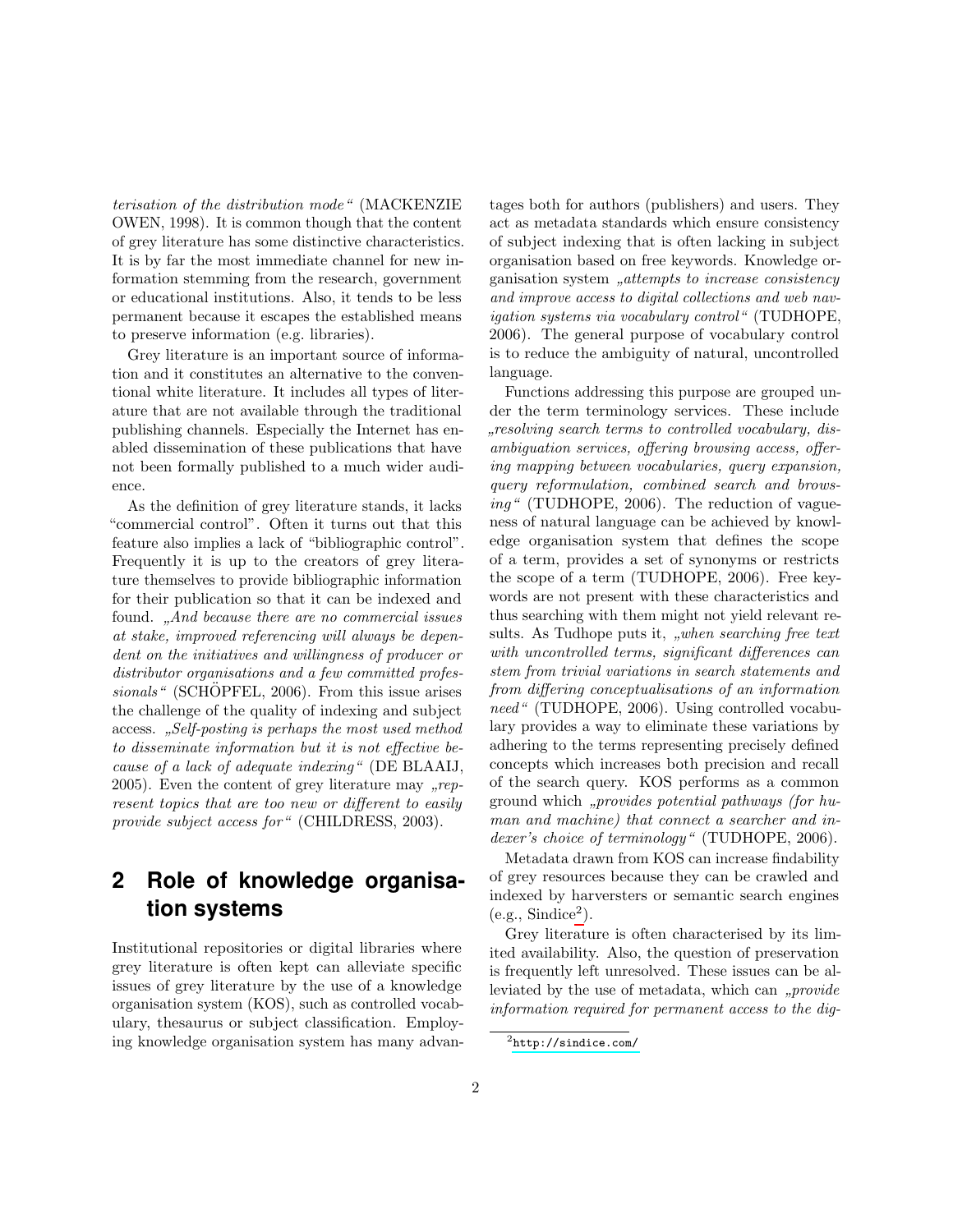ital object." (HOORN, 2006). This implies the need of metadata standardization in the areas such as " ies, protocols for programmatic access" (TUDHOPE, persistent identifiers, representation of vocabular-2006). Interoperability of KOS depends on a global identifier mechanism for referring to vocabulary concepts. From the proposed identifiers currently  $\omega$ ,  $only$ "http" URIs offer a simple, widely deployed dereferencing mechanism" (TUDHOPE, 2006). In this way, the necessary infrastructure is created upon which further services can be built.

#### **2.1 Assisting authors**

Employing KOS can provide advantages both for authors of grey literature and users. From the authors' point knowledge organisation systems can facilitate metadata authoring. Because of the self-published nature of grey literature it is often the case that the document metadata is made by authors themselves rather than by library professionals. In order to achieve reasonable indexing quality tools for metadata authoring can be utilised. The barrier of complicated metadata formats can be lowered by tools generating metadata snippets (short fragments of metadata) that can be readily embedded in documents (web pages, PDFs).

The process of subject terms assignment is considered difficult. The first step to make this easier is to simplify the selection of suitable indexing terms. Indexing system should have an easy-to-use interface that allows intuitive navigation through the knowledge organisation system (e.g., using visualization techniques), preferably with some helper tools for spelling correction (cf. "grey literature" and "gray literature"<sup>[3](#page-2-0)</sup>) or term suggestion.

Next step further is automatic indexing that facilitates automatic subject term assignment according to the information content of the indexed document. It involves techniques of natural language analysis, subject analysis, machine learning processes, or simple phrase matching. The example of automatic indexing is term extraction technique aiming to extract from the document the terms and phrases that

<span id="page-2-0"></span><sup>3</sup><http://psh.ntkcz.cz/skos/PSH6454/html/en>

make the most accurate representation.

This approach is used in integrated digital library system CDS Invenio which will be used for the National Technical Library's National Repos*itory of Grey Literature project*<sup>[4](#page-2-1)</sup>. . CDS Inve-nio BibClassify module<sup>[5](#page-2-2)</sup> accepts controlled vocabularies in Simple Knowledge Organisation System (SKOS) format. It analyzes the document provided by the user and then it produces a list of suggested terms from the supplied knowledge organisation system recommended to be used in the document metadata. However, it does not use any machine learning or artificial intelligence techniques and therefore it produces only approximate results.

For example, for this article the Bibclassify module extracted from PSH these terms (followed by the scores reached): [grey literature](http://psh.ntkcz.cz/skos/PSH6454/html/en) (40), [science](http://psh.ntkcz.cz/skos/PSH11940/html/en) (31), [www](http://psh.ntkcz.cz/skos/PSH12362/html/en) (24), [licences](http://psh.ntkcz.cz/skos/PSH1734/html/en) (21), [plant developmental](http://psh.ntkcz.cz/skos/PSH13359/html/en) [stages](http://psh.ntkcz.cz/skos/PSH13359/html/en)  $(20)$ , [author](http://psh.ntkcz.cz/skos/PSH6926/html/en)  $(19)$ , [work](http://psh.ntkcz.cz/skos/PSH2963/html/en)  $(18)$ , [data theory](http://psh.ntkcz.cz/skos/PSH6590/html/en)  $(17)$ ,  $documents (15), copuright (12), resources (11).$  $documents (15), copuright (12), resources (11).$  $documents (15), copuright (12), resources (11).$  $documents (15), copuright (12), resources (11).$ 

An example of a more advanced automated indexing application is *Maui Indexer*<sup>[6](#page-2-3)</sup>. It also accepts knowledge organisation systems in SKOS format from which the terms are assigned, but unlike Bib-Classify module it uses machine learning algorithms. Given a sufficiently large set of documents with manually assigned indexing terms from which it can "learn" (i.e. build a model), its indexing performance can be very high<sup>[7](#page-2-4)</sup>. It also provides other features than automatic term assignment (e.g., automatic tagging, topic indexing with Wikipedia).

Both these automatic indexing applications build upon well-structured SKOS format which is essential for their operation because it provides widely accepted formalization of KOS that serve as a standard. It is an example how semantic web technology can improve on traditional ways of KOS distribution. As Vlachidis puts it, "*today available seman*tic technologies promise to close the gap between

<span id="page-2-2"></span><span id="page-2-1"></span> $^4$ <http://nusl.techlib.cz>

<sup>5</sup>[http://invenio-demo.cern.ch/help/admin/](http://invenio-demo.cern.ch/help/admin/bibclassify-admin-guide) [bibclassify-admin-guide](http://invenio-demo.cern.ch/help/admin/bibclassify-admin-guide)

<span id="page-2-4"></span><span id="page-2-3"></span> $6$ <http://code.google.com/p/maui-indexer/>

<sup>7</sup>This can be illustrated by an AGROVOC test case – [http://code.google.com/p/maui-indexer/wiki/](http://code.google.com/p/maui-indexer/wiki/Examples#Assignment_of_Agrovoc_terms_to_agricultural_documents) [Examples#Assignment\\_of\\_Agrovoc\\_terms\\_to\\_agricultural\\_](http://code.google.com/p/maui-indexer/wiki/Examples#Assignment_of_Agrovoc_terms_to_agricultural_documents) [documents](http://code.google.com/p/maui-indexer/wiki/Examples#Assignment_of_Agrovoc_terms_to_agricultural_documents)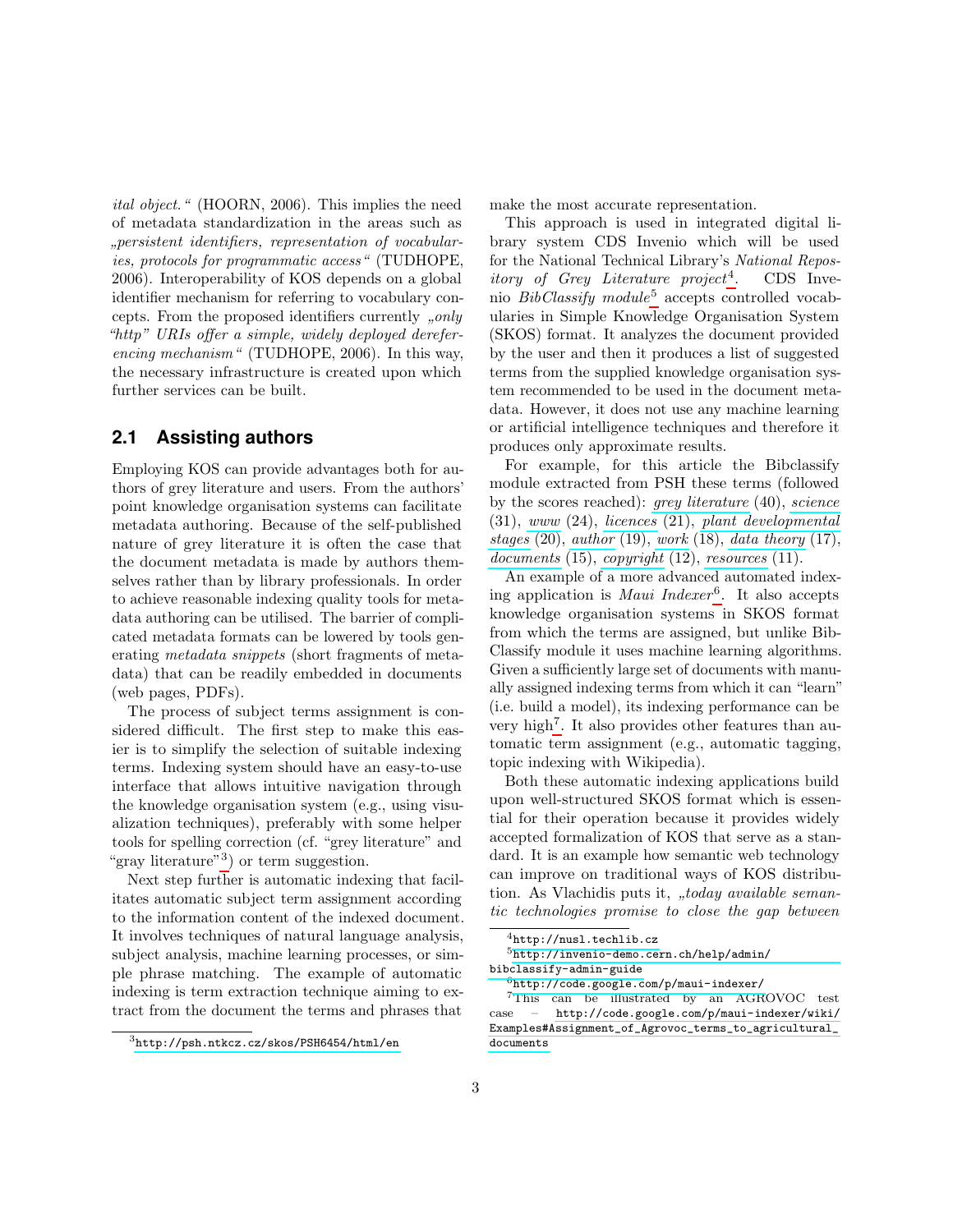formal knowledge structures and textual representations enabling new access methods to information" (VLACHIDIS, 2009).

#### **2.2 Enhancing user interface**

Taking the perspective of the user, knowledge organisation systems enhance the information retriveval system's user interface. The improvements can be made to the search process by search query refinement. The interface may provide the user with suggested spelling corrections or offer auto-completion of entered search terms. The more sophisticated application of KOS is broadening the search using techniques of semantic query expansion.

Knowledge organisation system can be used as a tool for hierarchical navigation and other alternative ways of browsing. Building on the KOS's rich relationships between its terms user can be presented with contextual information, such as related documents. Some of the contemporary digital library software (e.g., Jerome $\text{DL}^{8}$  $\text{DL}^{8}$  $\text{DL}^{8}$ ) makes it possible for users to assign social tags to documents based on underlying subject organisation. Tags constitute a custom-made access points to the documents in the digital library collection. If KOS is used, tags can be assigned in consistent manner which aligns with user's expectations.

#### **2.3 Linked data**

An emerging trend can be observed in the area of knowledge organisation systems as they get involved in building the so-called "semantic web". This leads to the linked data paradigm that represents the sum of best practices for exposing, sharing and connecting semantic web data.[9](#page-3-1) Linked data is a way of publishing documents and data as mutually interlinked web resources. It utilizes semantic web technologies, mainly Resource Description Framework  $(RDF)^{10}$  $(RDF)^{10}$  $(RDF)^{10}$  data model and Uniform Resource Identifiers  $(URIs)^{11}$  $(URIs)^{11}$  $(URIs)^{11}$  as a primary way of resource identification. The way linked data is published is guided by four principles formulated by Tim Berners-Lee (BERNERS-LEE, 2006). They recommend using URIs as resource identifiers, particularly HTTP URIs, so people can look them up using a web browser. Linked data should also provide useful information about described things and links to other resources.

Knowledge organisation systems form an important part of web of linked data. They constitute a layer of interoperability between disparate datasets and can serve as hubs interlinking linked data resources. Rich hyperlinks add to the value of connected resources and increase their accessibility which is particularly important for grey literature documents. Tim Berners-Lee suggests that  $n$ , the value of your own information is very much a function of what it links to" (BERNERS-LEE, 2006). Knowledge organisation systems are also used for annotating resources. This can take the form of semantic tagging, using established formats such as Dublin  $Core^{12}$  $Core^{12}$  $Core^{12}$ , Meaning-of-a-Tag  $(MOAT)^{13}$  $(MOAT)^{13}$  $(MOAT)^{13}$  or Common-Tag<sup>[14](#page-3-6)</sup>. Tagging is often viewed as putting the web resource into context (WILDE, 2008). Tags join related information and provide links users can follow to broaden the scope of their search for information.

#### **2.4 Simple Knowledge Organisation System**

In order to take advantage of the afore-mentioned applications of knowledge organisation systems they should be published as linked data as well. That means converting the KOS to some RDF format. There seems to be a growing consensus in adoption of Simple Knowledge Organisation System (SKOS)[15](#page-3-7) which is specifically designed to represent traditional knowledge organisation systems. It provides means for expressing standard relationships that can be found in most thesauri or subject heading systems. SKOS is defined using RDF Schema and Web Ontology Language (OWL) and is expressed in RDF data model. In August 2009 it has gained

<span id="page-3-0"></span> $8$ <http://www.jeromedl.org/>

<span id="page-3-1"></span><sup>9</sup><http://linkeddata.org/>

<span id="page-3-2"></span><sup>10</sup><http://www.w3.org/TR/rdf-syntax-grammar/>

<span id="page-3-3"></span><sup>11</sup><http://www.w3.org/Provider/Style/URI>

<span id="page-3-4"></span><sup>12</sup><http://dublincore.org/>

<span id="page-3-5"></span><sup>13</sup><http://moat-project.org/>

<span id="page-3-6"></span> $14$ <http://www.commontag.org/Home>

<span id="page-3-7"></span> $15$ <http://www.w3.org/2004/02/skos/>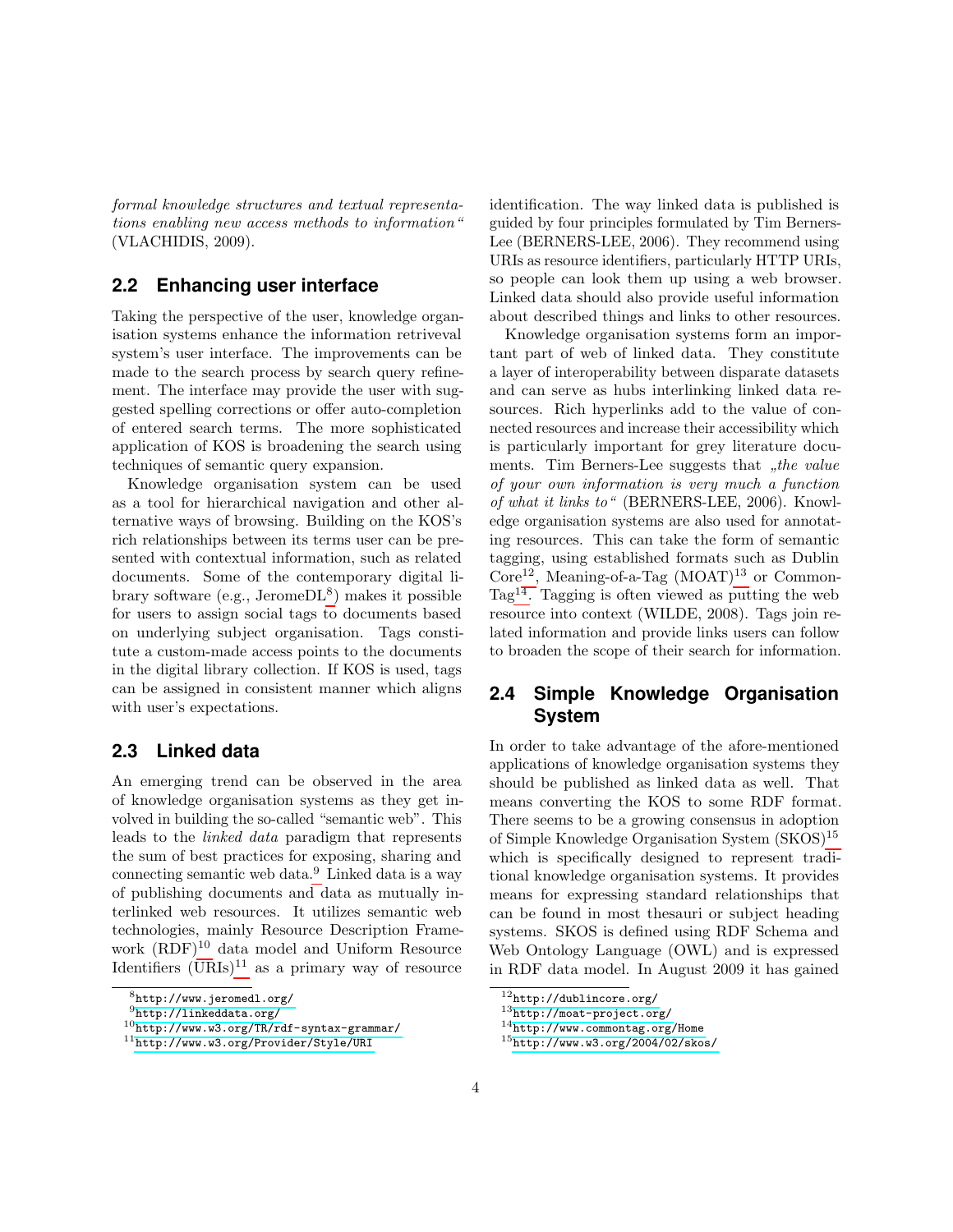the status of World Wide Web Consortium's (W3C) working recommendation and it is already widely used in many influential libraries (e.g., the Library of Congress). In June 2009 the list of SKOS implementations was joined by the National Technical Library (NTL $^{16}$  $^{16}$  $^{16}$ ). Its product Polythematic Structured Subject Heading System (PSH) was published in SKOS format under Creative Commons (CC) licencing terms.

# **3 Polythematic Structured Subject Heading System**

Polythematic Structured Subject Heading System (PSH) is a set of subject headings which is used to describe and search the document by subject. PSH in its latest version 2.1 is bilingual (Czech– English) and the subject headings in both languages are interconnected. It contains over 13500 subject headings and it is divided into 44 thematic sections.

Subject headings are included in a hierarchy of six (or seven) levels according to their semantic content and specificity. Nearly none of mentioned thematic sections do not significantly exceed the others in number of its subject headings. The "depth" of each section is approximately the same.

The whole system is a tree structure and it represents various concepts from the most general to the more specific ones. There are hierarchical, associative ("see also") and equivalence ("see") relations in PSH. The set of subject headings has qualifiers appended. The qualifier has a two-letterabbreviation form, which represents the belonging to one of the thematic sections.

In comparison with uncontrolled terms and keywords which are created freely, PSH is a controlled vocabulary which is based on binding principles similar to thesaurus construction. Despite this, PSH is a user friendly tool when indexing or searching for documents and information. It stems from the natural language and respects natural word order, and therefore it makes searching and indexing easier. Indeed, "controlled list of terms ensures consistency

in searching and indexing, helping to reduce problems arising from synonym and homograph mismateches" (TUDHOPE, 2006).

For indexers and searchers, PSH is a listing of terms authorized for use in an indexing system, together with relationships, variants and synonyms, and aids to hierarchical navigation through the subject heading system. It serves as a retrieval tool as well. The bilingualism of PSH guarantee its accessibility on international level. Thanks to the interconnection of each subject heading, PSH can be used to translate terms from Czech to English and vice versa.

Traditionally, the subject indexing of textual documents has been the responsibility of professional librarians and indexers. One of the disadvantages of expert indexing is that it is expensive and time consuming. That is the reason why some university libraries require documents to be indexed by authors (students). In the Czech Republic, subject indexing process of theses and dissertations is presently disunited. It is still mostly an intellectual process, where an author-based indexing is founded on the assumption that author´s interpretation of his/her own work is the authoritative view. To the contrary, the indexer must apply terms which appropriately identify the subject either by extracting words directly from the document or assigning words from a controlled vocabulary.

Among the benefits of using subject heading systems when indexing grey literature (e.g., theses and dissertations) belong the lucidity, easy hierarchicalstructure orientation and manipulation, etc. This set of agreed-on terms represents specific concepts, and thereby reduces the number of possible wordings for meaning.

PSH has an intuitive browsing tool which is easy to handle for everyone. By the visualisation of PSH, displaying the hierarchical navigation and relations between terms, could be searching and indexing more interesting and easier. At the same time it is possible to display tags from PSH (metadata snippets - Dublin Core and CommonTag) that can be embedded in an HTML document its semantic description in a machine-readable way. Almost anyone authoring web content (e.g., bloggers) may found a use for it.

<span id="page-4-0"></span> $16$ <http://www.techlib.cz/en>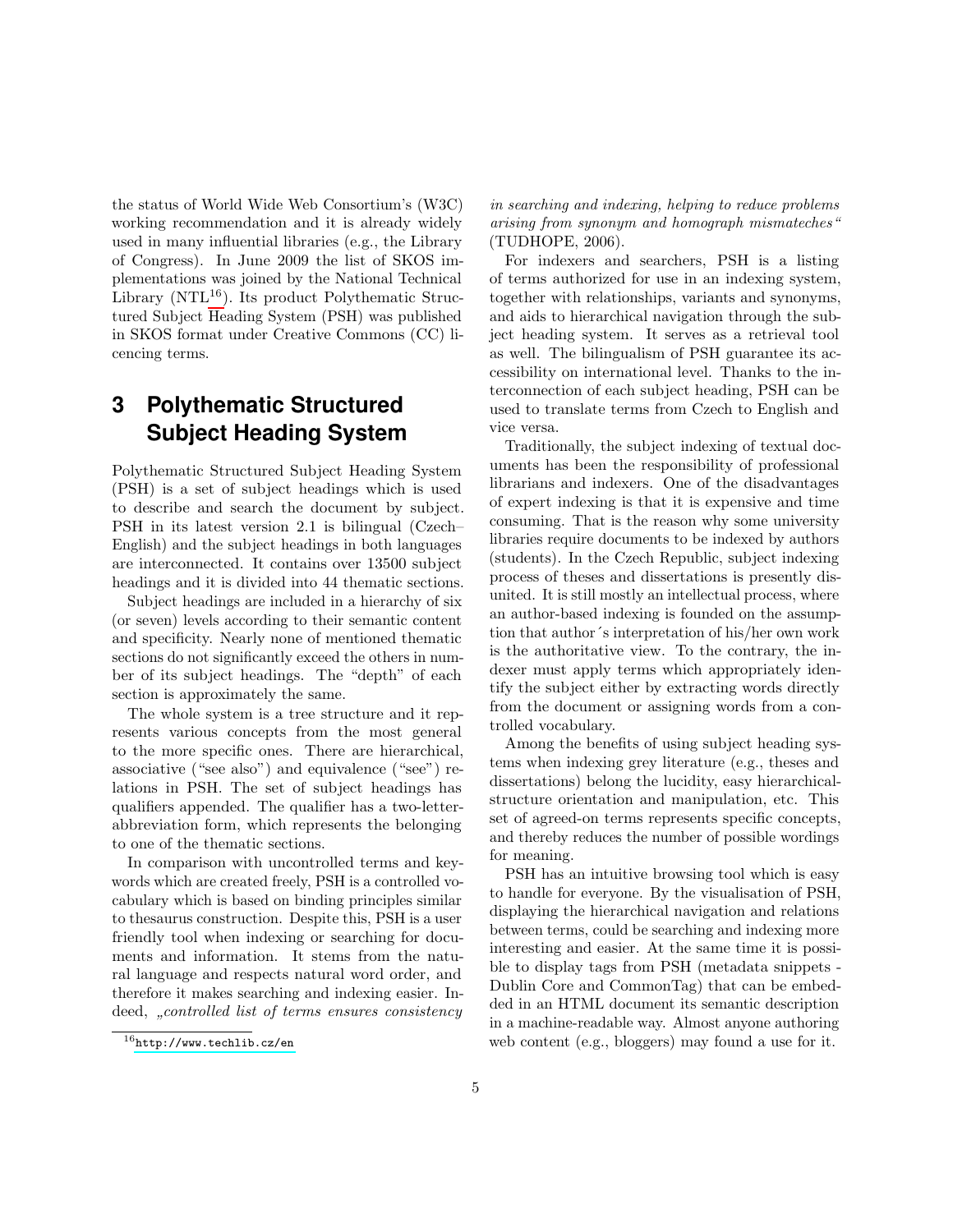PSH can be used as a separate tool which authors refer to in deciding how to tag their documents while indexing. PSH can be used in authomatic indexing systems to generate a list of suggested terms as tags representing key concepts of documents. There is also a possibility of refining user´s queries for retrieval according to PSH.

The value of PSH in indexing and retrieval systems (particularly in the OPAC and other information and retrieval systems) is well recognized. It can serve for example to correct spelling errors and to provide:

- $\diamond$  means by that the use of terms may be standardized,
- $\circ$  controlled hierarchies so that a search can be narrowed or broadened systematically,
- $\Diamond$  a guide for users of the system for choosing the correct term for a subject search,
- $\Diamond$  a navigation tool through the set of subject headings and their relations.

PSH is produced by the National Technical Library in Prague (NTL), which guarantee its quality. In the context of the PSH development process the Committee for Coordination of Polythematic Structured Subject Heading System was established. The Committee consists of external and NTL experts and group of representatives from libraries participating in usage of PSH. At the end of the year the Committee members gather for annual meeting to discuss and agree on proposals for improving PSH. Committee members can also suggest new ideas concerning recommendations focused on further development directions and possibilites of PSH. The last committee meeting took place on the  $10^{th}$  of Decemeber 2009. Among other things, there was a disccussion regarding feasibility of offering PSH under one of the CC licences, which was eventually realized.

# **4 Creative Commons licences**

Creative Commons licences are a product of Creative Commons Initiative, an American non-profit organization founded in 2001. CC licences origin is connected with the problem of protecting but at the same time using work. With the development of the Internet and particulary with the newest communication technologies commonly labeled as Web 2.0, we have been witnessing the rapid growth of "participatory media", whereby both proffesionals and amateur authors create and share digital content with greater ease than before (CHELIOTIS, 2007). CC licences are currently used especially for electronic resources accessible through Internet network. "The Creative Commons licenses is a perfect example of the sort of copyright changes the modern world needs to come to grips with in the digital age, information should be free to all." - John Harvey (Flickr photographer) (CASE, 2009b).

Creative Commons' main goal is, in particular, enable legal using and sharing of publicly avaliable author work. In response to a various requests by a broad community of authors CC has introduced a number of licence types to suit different needs (CHELIOTIS, 2007). CC defines the spectrum of possibilities between full copyright and public domain. Authors can choose one of the CC licences thereby provide opportunity to share work with others. If author choose one of those CC licences he will actually give up some rights and allow using his work within the scope of the chosen CC licence. CC licences are not an alternative to copyright, they work alongside it (CREATIVE, 2001). "It takes the concept of "all rights reserved" and splices it into manageable parts in order to create a "some rights reserved" system." (FILTER, 2009). However, CC licences must be understood in the context of the existing copyright regime (CHELIOTIS, 2007).

Creative Commons Initiative provides a set of licences composed of requirements and permissions represented by four basic licencing elements - requirement for attribution, sharing derived works under same or similar licence, prohibition of commercial use, and restriction against creating derivative works. In turn for adhering with these requirements users may be permitted to reproduce, distribute, share the licenced work and also make derivative works. Special conditions can be specified for use in developing countries.

The licencing terms are expressed using Creative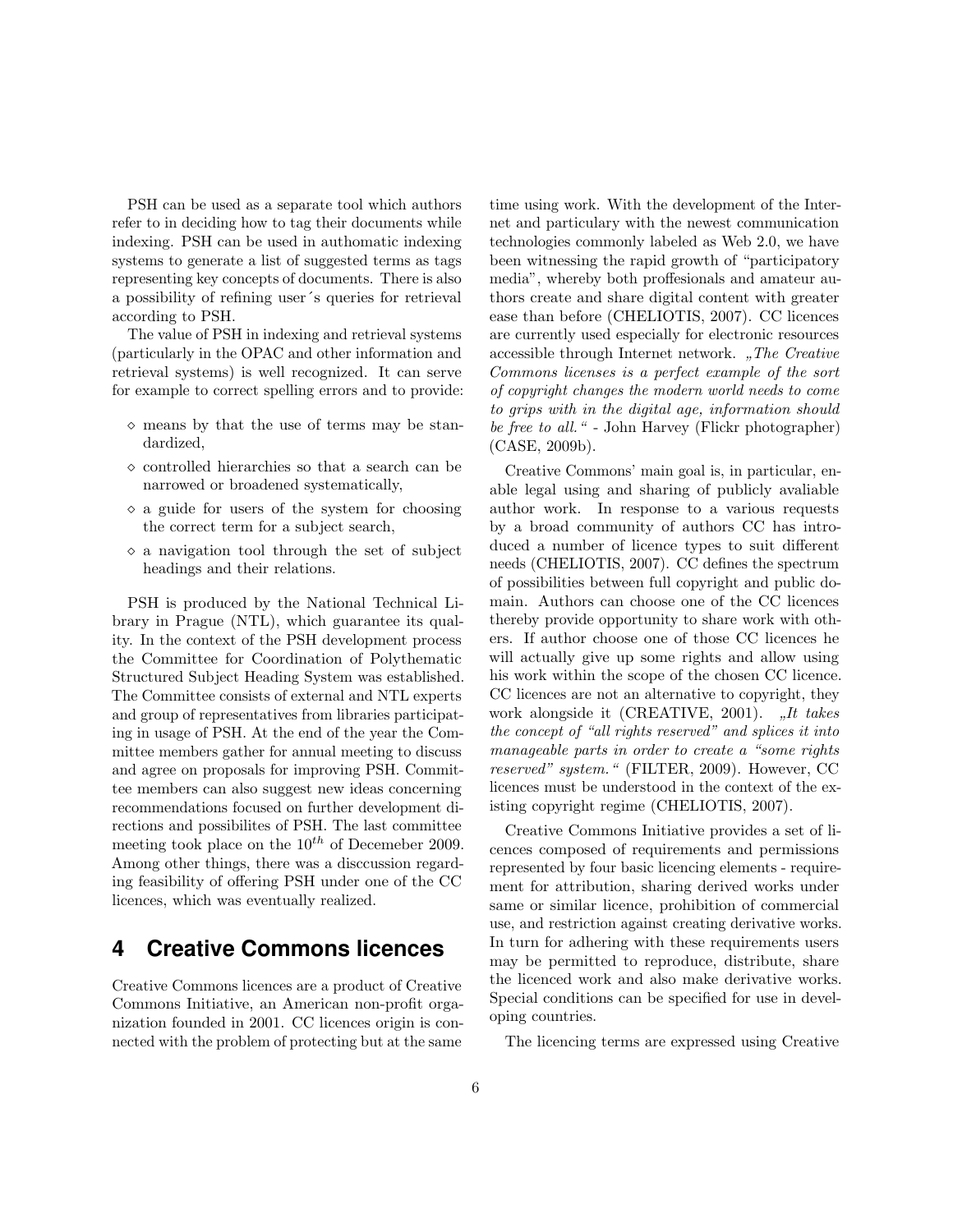Commons Rights Expression Language (ccREL)[17](#page-6-0) which is RDF-based and can be serialized to fit in various document formats (HTML, PDF). The most common is the use of RDFa  $(RDF$  in attributes)<sup>[18](#page-6-1)</sup> form that can be easily included in a web page. Metadata describing CC licencing terms serves as an explicit connection between the document and the abbreviated version of licence. In this way, the document is clearly marked so that users know what they are allowed or restricted to do with it. Formalized metadata also enables indexing by search engines which in turn increases visibility of the licenced work.

Creative Commons presents publishing protocol that can greatly benefit grey literature authors. Their main motivation often is to share and improve access to their knowledge or results of their work, while not being conditioned by the expectation of a financial reward. Instead, they want others to use their work and cite it.  $n$ , The attribution requirement in the CC-Licence ensures that access to their work builds upon their reputation" (HOORN, 2006). CC licences allow authors to skip the intermediaries (e.g., commercial publishers) which is what most grey literature authors want or have to do. This is mostly in accord with related open access publication model.  $\mu$ , the fact, a target portion of the abattance  $\overline{CD}$  [gregger] literature] is OA [open access]" (HAWKINS, 2008).  $I_n$  fact, a large portion of the available GL (grey For the afore-mentioned purposes, CC licences are an optimal tool for effective dissemination of grey literature.

The first set of CC licences was released in 2002 for free to the public. CC licences have grown at an exponencial rate around the world and expanded over American border. National CC licences versions are based on the generic licence, they are created in national language and adapted to specific system of law.

Czech version of Creative Commons licences was translated by civil association Iuridicum Remedium in cooperation with the Faculty of Law, Charles University and the National Library of the Czech Republic. Czech version of Creative Commons licences was published in April 2009.

Licencing PSH under CC is a result of the Committee for Coordination of PSH meeting. But there were more motivating factors behind the decision to use CC licence for PSH. The National Technical Library as a modern institution recognises that new approches to copyright management should be considered in order to exploit the enormous potential for knowledge distribution proffered by the Internet. The main goal was to make PSH avaliable under an open licence to promote the use and dissemination of PSH.

Key motivating factors to release PSH under CC licence include:

- Encourage library community and also Internet users contribution of knowledge to participate in NTL projects including PSH.
- $\diamond$  Dissemination of PSH, where possible, in open formats and as open data.
- $\Diamond$  Give others easy access and the right to use PSH without seeking NTL's permission.
- $\diamond$  Licencing under CC allowed us to make PSH avaliable to anyone who might be interested in controlled indexing and searching.
- $\diamond$  We want to take every opportunity to communicate new ideas broadly and seek feedback because great ideas do not develop in isolation.

Proposal how to improve PSH by publishing it under CC licence was approved immediately after publishing Czech CC licence version. PSH is licenced under the Creative Commons Attribution Non-Commercial Share Alike 3.0 (Czech).<sup>[19](#page-6-2)</sup>

The National Technical Library allows any individual user to copy, distribute, display and perform the PSH. But they must give the original author credit, they may not use this work for commercial purposes and if they alter, transform, or build upon this work, they may distribute the resulting work only under an identical licence that governs PSH.

<span id="page-6-0"></span><sup>17</sup><http://www.w3.org/Submission/ccREL/>

<span id="page-6-1"></span><sup>18</sup><http://www.w3.org/TR/xhtml-rdfa-primer/>

<span id="page-6-2"></span> $19$ [http://creativecommons.org/licenses/by-nc](http://creativecommons.org/licenses/by-nc-sa/3.0/cz/)[sa/3.0/cz/](http://creativecommons.org/licenses/by-nc-sa/3.0/cz/)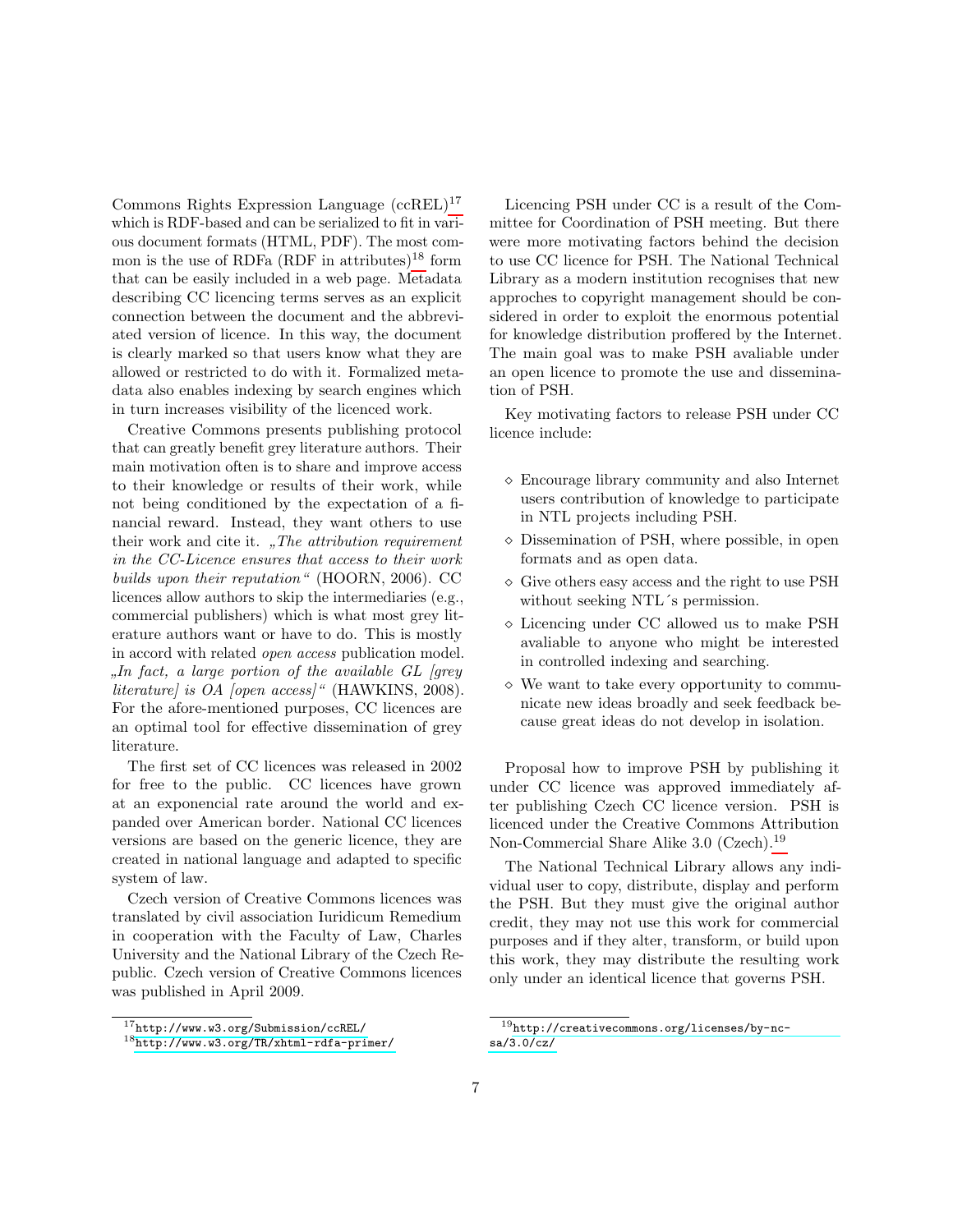# **5 Conclusion**

Many target groups may get benefit from PSH.

Our aim is to encourage use of PSH by the wider web audience outside of libraries. We will try to ensure PSH has a role in the present-day ever-changing web environment and will not become an obsolete tool. This involves staying up to speed with current trends and recents developments in knowledge organisation systems area which is most probably shifting towards the semantic web.

To librarians we want to communicate the message PSH is a progressive subject heading system that is there available free to use. In future, our effort is to increase consistency of indexing and searching and improve access to digital collection of grey literature by using PSH, e.g., in the National Repository of Grey Literature in the National Technical Library in Prague.

And because in the future publishing certainly will be no shortage of grey literature we will attempt to convince the ever-increasing number of authors and publishers operating in this field of benefits of using PSH. Knowledge organisation systems such as PSH are able to keep the knowledge these people are trying to share from fragmenting into unmanageable chaos of irretrievable and unaccessible bits and bytes.

# **Bibliography**

BERNERS-LEE, Tim. Linked data : design issues [online]. Published 2006-07-27. Last change 2009-06- 18 [cit. 2009-06-10]. Available from WWW: <[http:](http://www.w3.org/DesignIssue/LinkedData.html) [//www.w3.org/DesignIssue/LinkedData.html](http://www.w3.org/DesignIssue/LinkedData.html)>.

BINDING, Carl; TUDHOPE, Douglas. KOS at your service : programmatic access to knowledge organisation systems. Journal of Digital Information [online]. 2004 [cit. 2009-09-30], vol. 4, no. 4. Available from WWW: <[http://journals.tdl.org/jodi/](http://journals.tdl.org/jodi/article/view/110/109) [article/view/110/109](http://journals.tdl.org/jodi/article/view/110/109)>. ISSN 0972-7272.

Case study : Blender Foundation [online]. 2009a. Last change 2009 [cit. 2009-10-02]. Avaliable from WWW: <[http://wiki.creativecommons.](http://wiki.creativecommons.org/Case_Studies/Blender_Foundation) [org/Case\\_Studies/Blender\\_Foundation](http://wiki.creativecommons.org/Case_Studies/Blender_Foundation)>.

Case study : Filter Magazine [online]. 2009b. Last change 2009 [cit. 2009-10-02]. Avaliable from WWW <[http://wiki.creativecommons.](http://wiki.creativecommons.org/Case_Studies/Filter_Magazine) [org/Case\\_Studies/Filter\\_Magazine](http://wiki.creativecommons.org/Case_Studies/Filter_Magazine)>.

Case study : Monkeyc.net [online]. 2009c. Last change 2009 [cit. 2009-10-02]. Avaliable from WWW <[http://wiki.creativecommons.](http://wiki.creativecommons.org/Case_Studies/Monkeyc.net) [org/Case\\_Studies/Monkeyc.net](http://wiki.creativecommons.org/Case_Studies/Monkeyc.net)>.

Creative Commons [online]. [2001] [cit. 2009-10-05]. Avaliable from WWW: <[http://creativecommons.](http://creativecommons.org/) [org/](http://creativecommons.org/)>.

CHELIOTIS, Giorgos [et al.]. Taking stock of the Creative Commons experiment monitoring the use of Creative Commons licenses and evaluating its implications for the future of Creative Commons and for copyright law. In Proceeding of the  $35<sup>th</sup>$  conference on research communication, Information and Internet Policy (TPRC). Virginia : George Mason University School of Law, 2007. Also avaliable from WWW: <[http://wiki.creativecommons.org/images/](http://wiki.creativecommons.org/images/7/71/Taking-stock-of-the-creative-commons-experiment_eng.pdf) [7/71/Taking-stock-of-the-creative-commons](http://wiki.creativecommons.org/images/7/71/Taking-stock-of-the-creative-commons-experiment_eng.pdf)[experiment\\_eng.pdf](http://wiki.creativecommons.org/images/7/71/Taking-stock-of-the-creative-commons-experiment_eng.pdf)>.

CHILDRESS, Eric. Going grey : grey literature and metadata. Journal of Internet Cataloging. 2003, vol. 6, no. 3. ISSN 1091-1367 (print). DOI 10.1300/J141v06n03<sub>-02</sub>.

DE BLAAIJ, Cees. Grey literature from invisibility to visibility. Publishing Research Quarterly. 2004, vol. 20, no. 1, pp. 70–76. ISSN 1053-8801 (print). DOI 10.1007/BF02910862.

DE BLAAIJ, Cees. Two worlds : about bars and stars in scientific information publishing, an analysis of open source ideology as a means of selfcontrolled publishing. Grey Journal. 2005, vol. 1, no. 1. ISSN 1574-1796 (print).

HAWKINS, Donald T. Gray literature : what's new on the information landscape. Information Today.